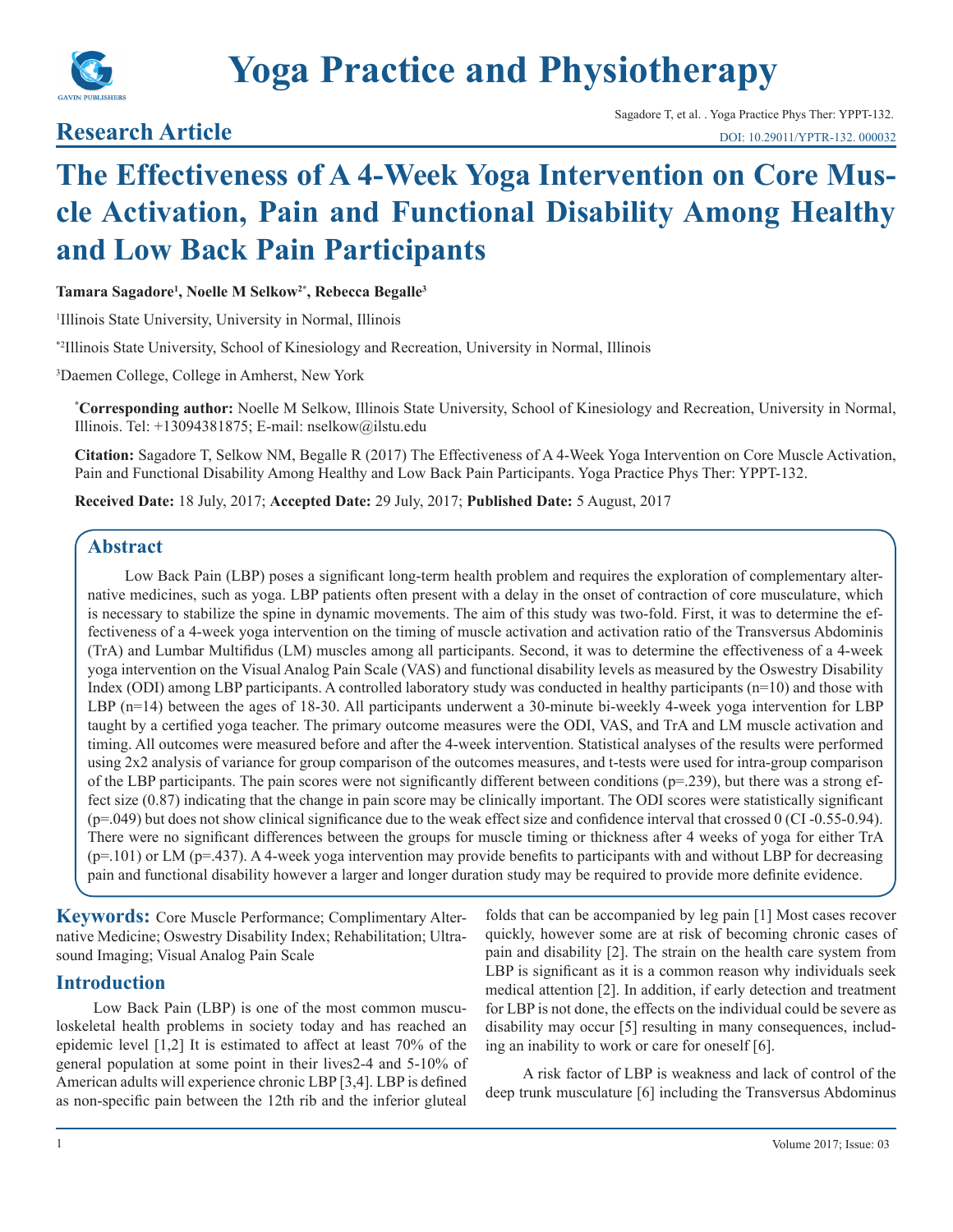(TrA) and Lumbar Multifidus (LM) [7]. The segmental stability of the spine is provided by co-contraction of the LM and TrA to keep the spine in a neutral posture [7]. In those with LBP, alteration in muscle activity of the TrA and LM have been observed [7].

Mobility and stability of the lumbopelvic region can be ensured by the increased segmental stabilization from effective activation of TrA and LM muscles [6], which will improve outcomes in individuals with LBP. Segmental stabilization and strengthening exercises effectively reduce pain and functional disability in individuals with LBP compared to a strengthening program alone through increased muscle activation of the TrA [6]. TrA thickness increased when performing the following exercises: a side bridge, the Abdominal Drawing in Maneuver (ADIM) during a crunch, and the quadruped exercise which involves upper and lower extremity lifts in opposition [8].

Current research and evidence based guidelines for management of LBP have suggested that exercises for strength and mobility are useful [9]. Various types of yoga have been used as a treatment method for LBP as an alternative therapy to traditional exercise [10]. Yoga is currently increasing in popularity as a potential treatment for LBP [11]. In the United States, more than half of patients with LBP use complimentary treatments and yoga is among the most common complementary treatment used [2]. Approximately 20% or 15 million Americans report having practiced yoga at least once exclusively for LBP relief [2,12,13]. Yoga is an ancient form of health promotion involving physical activity postures (asana), breathing techniques (pranayama), and relaxation methods and meditation (dyana) to improve mind-body awareness [2,10,14]. Progressions through posture sequences and meditation in yoga aims to challenge joint flexibility, muscle strength and balance [11]. Yoga has demonstrated both musculoskeletal and psychological benefits through traditional poses adjusted for those with LBP [10,15,16].

Activation patterns of five hip and trunk muscles during 11 common yoga poses have been examined and it was concluded that specific core muscle firing depends on trunk and pelvic positions in those poses [17]. The high plank, low plank and upward facing dog can be used to effectively activate the external oblique, one of the core muscles, however intrinsic musculature was not assessed [17].

To date, no studies have examined specific spinal stabilizing muscle changes from a yoga intervention for LBP patients. The aim of this study is two-fold. First, to determine the effectiveness of a 4-week yoga intervention on the timing of muscle activation and activation ratio of the TrA and LM among all participants. Second, to determine the effectiveness of a 4-week yoga intervention on the Visual Analogue Pain Scale (VAS) and functional disability levels as measured by the Oswestry Disability Index (ODI) among LBP participants. It is hypothesized that both groups of participants in the yoga intervention, regardless of their LBP status, will

experience an increase in TrA and LM muscle thickness and faster timing of activation. LBP participants will also improve outcome scores for pain and functional disability.

## **Methods**

#### **Study Design**

The design of this study was a controlled laboratory study. The independent variables were time of measurements being taken (pre and post) and group (participants having Low Back Pain (LBP) or being healthy (free of LBP)). The dependent variables were VAS and ODI scores, and TrA and LM timing of activation and thickness measured with diagnostic ultrasound. This study was approved by the Institutional Review Board and all participants signed informed consent.

#### **Participants**

Twenty-five participants volunteered to be in the study, 9 males and 15 females. Demographics are presented in Table 1. Exclusion criteria was <18 years of age and >30 years of age at the start of the study, have performed yoga in the last year, new LBP treatments started 30 days prior to the intervention, sustained any injury to the body in the last six weeks, could not use stairs and/ or get up from the floor unaided, pregnant, have a history of spinal surgery or abdominal surgery, have serious spinal abnormalities (radiculopathy, nerve root compression, spondylosis, spondylolisthesis, tumor, spinal infection, kyphosis or widespread neurological disorder), have had a chronic systemic or connective tissue disease, have a balance disorder, score > 40% on ODI, or have a shoulder or knee pathology. Inclusion criteria for the low back pain group include the following: having 3 or more episodes of LBP in the past year that resulted in limited Activities of Daily Living (ADL) or more then five times in their lifetime, have an ODI score between 2-40%, be English speaking, have back pain for less than six weeks during an episode, have a mean pain intensity equal to or greater than 1/10 at the time of testing. Healthy participants could not have had any injury to the body in the past 6 weeks, including no history of LBP, and an ODI score could not be higher than 0%.

|                                                                           | Gender (M/F)  | Age (years) | Height (cm) | Weight (kg) |
|---------------------------------------------------------------------------|---------------|-------------|-------------|-------------|
| Healthy                                                                   | $(M=3 / F=7)$ | $22 \pm$    | $170.4 \pm$ | $66.9 \pm$  |
| $(n=10)$                                                                  |               | 4.24years   | 17.89cm     | 23.09kg     |
| LBP                                                                       | $(M=6 / F=8)$ | $23.5 \pm$  | $173.1 \pm$ | $93.1 \pm$  |
| $(n=14)$                                                                  |               | 7.78 years  | 23.35cm     | 30.79kg     |
| (mean $\pm$ SD) <sup>**</sup> Participant #1 removed for being an outlier |               |             |             |             |

**Table 1:** Demographics of Participants.

#### **Instrumentation**

#### **Ultrasound imaging**

 Ultrasound imaging was obtained using a Terason t3000 M-series portable ultrasound system (Teratech, Burlington, MA) with an 8-15MHz linear array. It was used to measure TrA and LM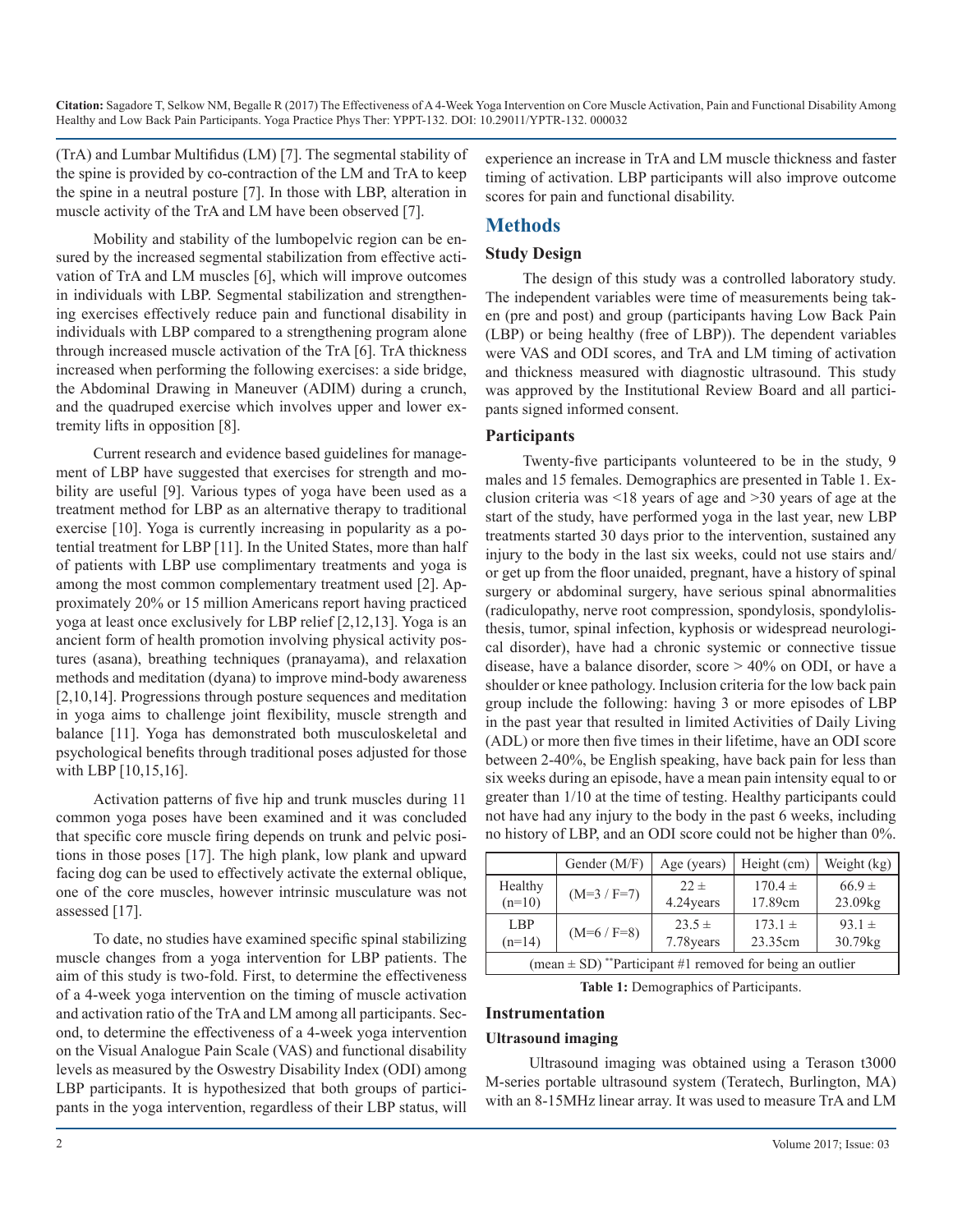muscle activation and onset of the muscle contraction. Intra-rater reliability was established prior to data collection (ICC=97).

#### **Pain - Visual Analogue Scale**

The VAS consists of a 100mm line, where the scale ranges from left being no pain to right being unbearable pain. The participant places a vertical line to indicate his or her current level of pain. This distance from the left mark was measured in millimeters and recorded. Higher values indicate more pain. Reliability and validity of the VAS has been established for pain intensity in rehabilitation [18].

#### **Functional Disability - Oswestry Disability Index**

The ODI version 2.0 was used to assess the impact of LBP on daily activities.The score was calculated by adding the values of the individual questions to categorize the disability. Categories are broken down as zero to mild disability (0-20%), moderate disability (21-40%), severe disability (41-60%), incapacity (61-80%) and restricted to bed (81-100%) [19]. This outcome measure has been recommended to detect meaningful changes in disability status in ADL [20]. The ODI allows investigation of many domains of an individual's life and can be used for individuals with any scale of LBP from mild to severe. It has been proven as a valid and reliable measure for LBP patients [19].

#### **Procedures**

Participants arrived for testing wearing comfortable athletic clothing of their choice. Anthropometric measurements of height and mass were recorded as well as a demographic survey to collect age and sex. All participants completed the ODI, to ensure the healthy participants had a score of zero and to take baseline measures for the LBP group. VAS measurements were completed for the LBP group.

The Abdominal Drawing-In Maneuver (ADIM) was taught to all participants prior to ultrasound imaging. The ADIM was used to measure core muscle thickness by ultrasound imaging. The participant was instructed to lie supine with knees flexed to 90° in the hook lying position for measures of the TrA and in the prone lying position for the LM measurement. This position was the starting and resting position. The participant was instructed to "breath in and then out and draw your belly button to your spine" to perform the contracted position [21]. Six ultrasound images were taken of TrA and LM each, three at resting and three contracted images. Resting muscle images was taken prior to contracted images. Participants were allowed to practice the ADIM three times with clinician feedback on proper form before imaging was collected [21]. A 10 second movie clip was also recorded during active glenohumeral flexion to 180 degrees to assess when the muscles "turned on" or initiated activation.

The intervention lasted 4 weeks with participants required to attend two yoga sessions per week. Each session lasted 30 minutes with 10 minutes of breathing, mediation, relaxation, stretching, and 20 minutes of yoga pose exercise. Questionnaires were distributed at the end of each session asking participants to subjectively describe how they were feeling, rate their muscle soreness and LBP levels on a scale from 0-10.

The yoga instructor was certified by the Yoga Alliance and had experience instructing individuals with LBP. The yoga style taught was Hatha yoga. The yoga poses were demonstrated and modified to the abilities of each individual to prevent injury (Appendix A). The instructor provided verbal feedback to the participants to assist them in achieving the postures with proper alignment, mechanics and breathing. The yoga series taught emphasized core activation and allowed participants to modify each pose as needed. A large emphasis was placed on using props for support and assistance in postures as needed. Twenty-four to ninety-six hours after the conclusion of the yoga intervention, participants reported to the athletic training facility for ultrasound imaging and completion of the ODI and VAS scores. The primary investigator who performed ultrasound imaging was not told of the participants' LBP status.

| <b>Session 1</b>                                                            | <b>Session 2</b>                                     |
|-----------------------------------------------------------------------------|------------------------------------------------------|
| Centering / Dirgha Pranayama                                                | Centering/Dirgha + Ujjayi                            |
| <b>Torso Circles</b>                                                        | Torso circles                                        |
| Q Moon Stretches                                                            | <b>Sun Breaths</b>                                   |
| Seated flowing twist                                                        | Window Wipers                                        |
| Cat/Cow                                                                     | Deer Flow with hold in twists                        |
| Wag tail                                                                    | Cat/Cow                                              |
| Child's pose                                                                | Down dog                                             |
| Tadasana (Pelvis Neutral)                                                   | Standing forward fold                                |
| 1/2 Sun Salutation                                                          | Ragdoll                                              |
| Ragdoll Hold                                                                | Tadasana                                             |
| Ardhachandrasana flow (half moon<br>pose)                                   | Standing forward fold with<br>block (Co-contraction) |
| Lay down                                                                    | Moonflowers                                          |
| Knees to chest                                                              | <b>Sunflowers</b>                                    |
| Lazy knee-down twist                                                        | Wide leg forward fold                                |
| Savasana                                                                    | Hip rocking with wide legs                           |
|                                                                             | <b>Supported Bridge</b>                              |
|                                                                             | Knees to chest                                       |
|                                                                             | Savasana                                             |
| Session 3                                                                   | Session 4                                            |
| Centering on back (option for reclin-<br>ing B angle) – connecting to earth | Centering                                            |
| Pelvic rocking                                                              | Torso circles                                        |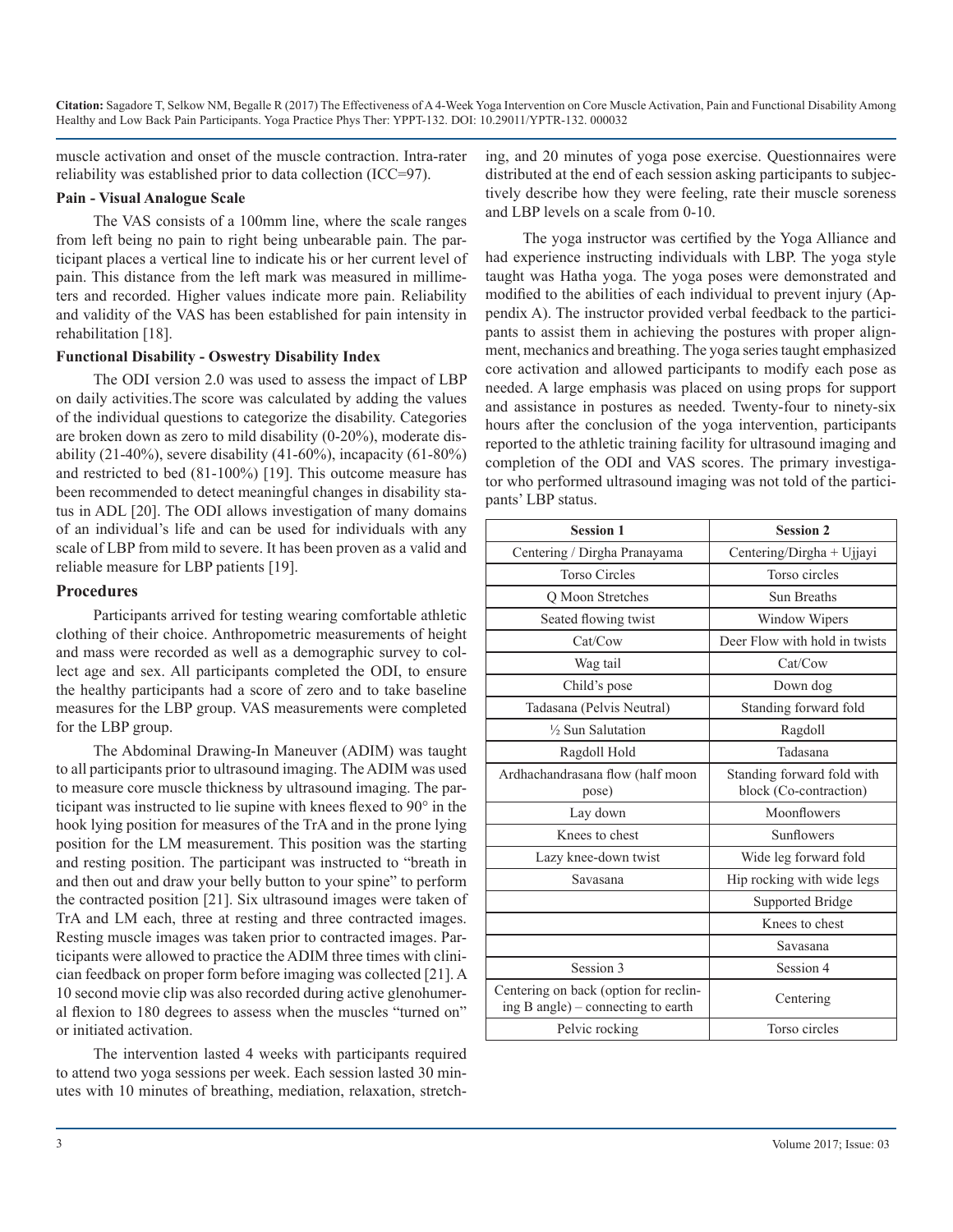| Moving to bridge (lifting one ver-<br>tebrae at a time, slowly building to<br>full bridge, 5-8 breath hold, 3 breaths<br>down to release) | Q moon stretches                                                                                    |
|-------------------------------------------------------------------------------------------------------------------------------------------|-----------------------------------------------------------------------------------------------------|
| Windshield wipers                                                                                                                         | Seated twists                                                                                       |
| Udarakarshanasana (3 mins per side)<br>(supine T twist)                                                                                   | Seated knees to chest                                                                               |
| Supine Bridge with Block to sup-<br>ported shoulder shand                                                                                 | Cat/Cow with hands behind<br>knees                                                                  |
| Knees to chest (option to rock)                                                                                                           | Patdimothanasana (long seated<br>forward fold)                                                      |
| Savasana (option to move to sup-<br>ported bridge)                                                                                        | Wide leg (compass prep)                                                                             |
|                                                                                                                                           | Cat/Cow                                                                                             |
|                                                                                                                                           | Downward dog                                                                                        |
|                                                                                                                                           | Chair with block                                                                                    |
|                                                                                                                                           | Standing forward fold                                                                               |
|                                                                                                                                           | Table                                                                                               |
|                                                                                                                                           | Savasana                                                                                            |
| Session 5                                                                                                                                 | Session 6                                                                                           |
| Centering                                                                                                                                 | Cobra/Spinal extension tuto-<br>rial                                                                |
| <b>Sun Salutation</b>                                                                                                                     | Centering                                                                                           |
| Stating series (Warrior 1 à Warrior 2<br>à Reverse Warrier à Triangle)                                                                    | <b>Sun Salutation</b>                                                                               |
| Wide leg forward fold with hip rock-<br>ing)                                                                                              | Standing series (Warrior<br>1 (with small backbend) à<br>warrior 2 à reverse warrior à<br>triangle) |
| Standing series on opposite side                                                                                                          | Bound angle (engagement, and<br>folding)                                                            |
| Tree                                                                                                                                      | Udarakarshanasana (supine T<br>twist)                                                               |
| Pigeon                                                                                                                                    | Knees to chest                                                                                      |
| Udarakarshanasana (supine T twist)                                                                                                        | Savasana                                                                                            |
| Savasana                                                                                                                                  |                                                                                                     |
| Session 7                                                                                                                                 | Session 8                                                                                           |
| Centering - Standing                                                                                                                      | Centering                                                                                           |
| Sun salutations                                                                                                                           | Sun Salutations (5x)                                                                                |
| Standing Series (both sides) (Lunge<br>à reverse side angle à warrior 2 à<br>triangle                                                     | Standing series (Lunge à<br>Warrior 1 à warrior 2 à reverse<br>warrior à triangle)                  |
| Repeat standing series in opposite<br>order                                                                                               | Wide leg forward fold                                                                               |
| Pigeon posture breakdown (option<br>to come in from table or downward<br>dog)                                                             | Repeat standing series on op-<br>posite side                                                        |

| Downward Dog                     | Tadasana                                                                                      |  |
|----------------------------------|-----------------------------------------------------------------------------------------------|--|
| Plank Kriva                      | Standing series 2 (Lunge à re-<br>verse side angle à bound lunge<br>with lizard modification) |  |
| Table                            | Repeat on opposite side.                                                                      |  |
| <b>Bridge Flow</b>               | Moon flowers 5x                                                                               |  |
| Supported Bridge                 | Sunflowers 5x                                                                                 |  |
| Supported Shoulder Stand         | Yoga squat flow 5x                                                                            |  |
| Knees to chest                   | Yoga squat hold for 5 breaths<br>(option for crow)                                            |  |
| Bent knee spinal twists (supine) | Tadasana                                                                                      |  |
| Happy Baby                       | Downward dog                                                                                  |  |
| Savasana                         | Eifel tower                                                                                   |  |
|                                  | R knee to R elbow                                                                             |  |
|                                  | Float between hands                                                                           |  |
|                                  | R knee to L elbow                                                                             |  |
|                                  | Pigeon (option for twisted<br>pigeon) – repeat on L                                           |  |
|                                  | Knees to chest                                                                                |  |
|                                  | Udarakarshanasana (Supine<br>T-twist)                                                         |  |
|                                  | Savasana                                                                                      |  |

**Appendix A:** Yoga Postures Performed.

#### **Data Reduction**

A second investigator calculated the TrA and LM activation ratio by dividing the contracted muscle thickness by the resting muscle thickness. Use of the activation ratio standardizes the activation observed to the resting level and allows for comparison across participants [22].

The timing of activation was calculated by dividing the number of image frames that were collected over the 10-second interval. The frame where the TrA or LM started to contract was multiplied by the number of seconds each frame was collected at. This was the reported time that the muscle started contracting. The ultrasound software was used to convert the time of that frame into seconds [22]. The images were coded so that they did not indicate LBP status.

#### **Statistical Analysis**

Statistical analysis was performed using SPSS (IBM SPSS Statistics for Windows, version 21.0; IBM Corp, Armonk, NY). Separate 2 x 2 analysis of variances (ANOVA) were applied to compare muscle activation ratios and timing of activation between the healthy and LBP patients. Paired samples t-tests where used to assess differences in VAS and ODI scores between the LBP group. Alpha was set a priori at 0.05. Effect sizes were calculated by Cohen's d to be interpreted for meaningfulness and clinical significance.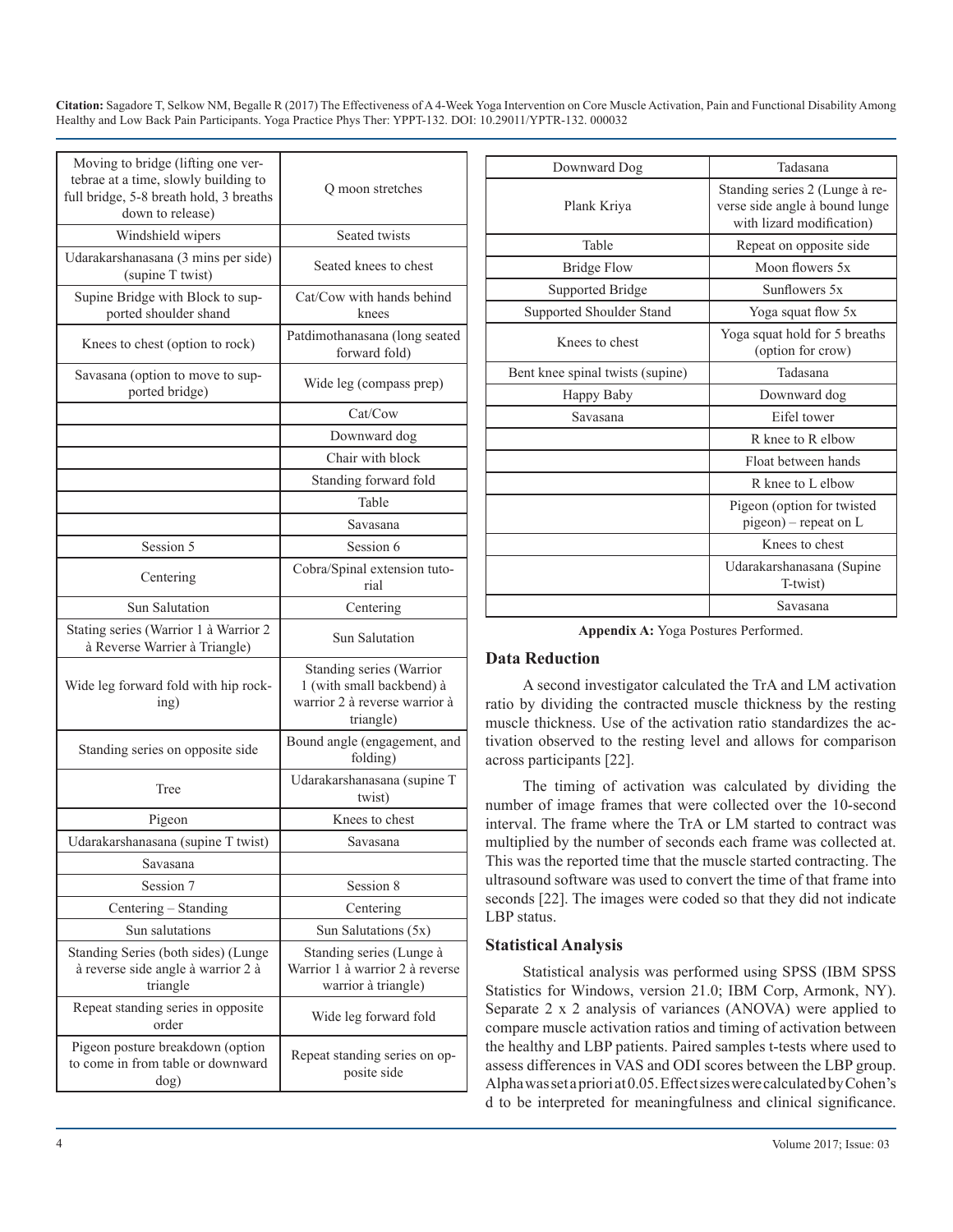### **Results**

There were no significant differences between groups for TrA ( $p$ >.101) and LM ( $p$ >.437) timing and activation after 4 weeks of yoga. ODI was significantly different (p=.049), but the effect size confidence interval crossed zero (CI -0.55-0.94). VAS was not significantly different ( $p=239$ ), but the effect size was strong  $(0.87 (0.11-1.63))$ . Results are presented in Tables 2-4.

|                                                                                                                                                                                                                   | ODI Baseline†   | ODI Post-Int. <sup>†</sup> | <b>Effect Size</b>                 | VAS Baseline       | VAS Post-Int.    | <b>Effect Size</b>                   |
|-------------------------------------------------------------------------------------------------------------------------------------------------------------------------------------------------------------------|-----------------|----------------------------|------------------------------------|--------------------|------------------|--------------------------------------|
| LBP $(n=14)$                                                                                                                                                                                                      | $6.0 \pm 3.8\%$ | $5.2 \pm 4.1\%$            | $0.2$ (weak) (CI<br>$-0.55 - 0.94$ | $13.0 \pm 12.7$ mm | $6.4 \pm 7.6$ mm | $0.87$ (strong) (CI<br>$0.11 - 1.63$ |
| Abbreviations: LBP: Low Back Pain; ODI: Oswestry Disability Index; VAS: Visual Analogue Pain Scale<br>(mean $\pm$ SD); $\uparrow$ ODI Pre-post significant difference (p=.049). VAS Pre-post difference (p=.239). |                 |                            |                                    |                    |                  |                                      |

**Table 2:** ODI and VAS Scores Following a 4-week Yoga Program Among LBP Participants.

|                     | TrA Activa-<br>tion | TrA Activa-<br>tion | <b>TrA</b> Timing | <b>TrA</b> Timing |
|---------------------|---------------------|---------------------|-------------------|-------------------|
|                     | <b>Baseline</b>     | Post-Int.           | <b>Baseline</b>   | Post-Int          |
| Healthy<br>$(n=10)$ | $1.63 \pm .28$      | $1.45 \pm .25$      | $2.17 \pm .41$ s  | $2.05 \pm .42$ s  |
| LBP $(n=14)$        | $1.80 \pm .58$      | $1.73 \pm .47$      | $2.25 \pm .63$ s  | $2.20 \pm .52$ s  |

**Table 3:** Transverse Abdominis Activation and Timing Following a 4-week Yoga Program.

|                                                                  | LM Activa-<br>tion | LM Activa-<br>tion | <b>LM</b> Timing | LM Timing        |
|------------------------------------------------------------------|--------------------|--------------------|------------------|------------------|
|                                                                  | <b>Baseline</b>    | Post-Int.          | <b>Baseline</b>  | Post-Int.        |
| Healthy<br>$(n=10)$                                              | $1.08 \pm .11$     | $1.05 \pm .03$     | $2.11 \pm .32$ s | $2.21 \pm .30$ s |
| LBP $(n=14)$                                                     | $1.08 \pm .09$     | $1.07 \pm .05$     | $2.09 \pm .52$ s | $2.26 \pm .28$ s |
| Abbreviations: TrA: Transversus Abdominis: LM: Lumbar Multifidus |                    |                    |                  |                  |

Table 4: Lumbar Multifidus Activation and Timing Following a 4-week Yoga Program.

Activation (mean  $\pm$  SD) is the ratio of the muscle thickness change from a resting to a contracted position during the abdominal draw in maneuver and calculated as a contracted state/resting rate ratio

Timing was calculated as the point when the muscle began to contract when the arm was brought overhead after a three second wait period.

## **Discussion**

This controlled laboratory study was conducted to evaluate the effectiveness of a 4-week yoga intervention on core musculature, pain and functional disability among healthy and LBP participants. In particular, we were interested in determining if and how yoga may be effective at improving LBP outcomes. The results found that participants with LBP experienced pain relief, but there was no changes found with functional disability, muscle activation and muscle timing. No serious adverse events were reported from the yoga sessions from any of the participants.

While the difference in ODI scores were significant, the effect size confidence interval crossed zero, and as such the change may not be meaningful. The average baseline ODI scores were less than 10%, indicating a population with minor disability. The minimal detectable change has been reported as 15-16% [23,24]. Since the average ODI scores at baseline were less than 10% and are below the minimal detectable change, this indicates that a change in the scores would not cause a significant difference in a clinical setting. A floor effect may have resulted, where there was not much room for improvement in scores.

Pain on the other hand, showed a strong effect size. Pain decreased by about half in our LBP participants. However, this should be taken with caution. The average baseline VAS scores were below 20mm (2 out of 10). Our population was not in considerable pain during the study and may not be generalizable to a more painful population.

Core muscle ultrasound imaging of the TrA and LM showed no significant changes over the 4-week intervention. Neural changes may have occurred causing an increase in muscle fiber recruitment. Short-term strength training increases the output of motor neurons to the targeted muscles of the training [25]. The neural transmission is altered by strength training through motor neurons controlling the muscles therefore facilitating undetectable strength changes [26]. Before force generation or muscle thickness is observed there needs to be more efficacy of the motor neural junctions (synapses) and more excitability of the motor neurons [25] which may have occurred in our study. More time may have been needed for the body to adapt to the neural changes and increase muscle thickness.

Adherence to the yoga intervention was excellent at 96% with all but one participant completing the minimum of 7 of the 8 classes conducted (68% completed all 8 sessions). The high attendance rate to each of the eight sessions may be attributed to the sense of community that was developed over the 4 weeks among participants. Slade et al [27]. demonstrated that individuals are more likely to engage in exercise programs and activity that consider their fitness levels, health status and exercise experi-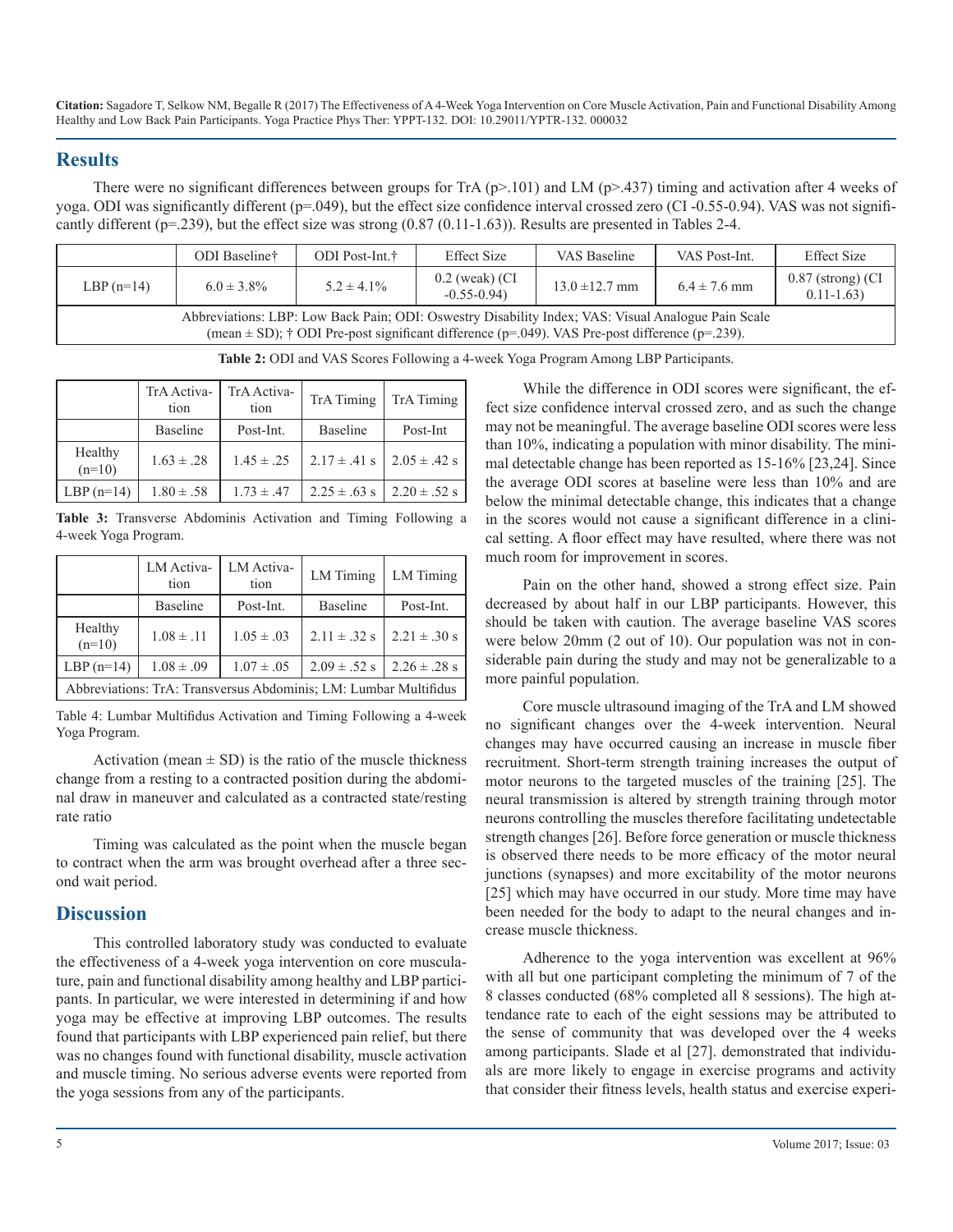ence. The yoga classes in this study were beginner level targeted to participants who never performed yoga before and was tailored to participants having LBP. This may be the reason we saw an increased adherence to the yoga intervention. The yoga classes were instructed in a group setting, which afforded participants to become familiar with each other and to the instructor of the class. The small class size and intimate and personal setting was conducive for participants to develop a sense of accountability, which increased adherence to participation. Participants were able to gain socialization and support from the group intervention providing them a positive experience to manage their LBP.

Prior yoga studies for LBP have used a variety of yoga styles. The use of hatha yoga is the most common practiced type for LBP in real-world environments, as well as therapeutic setting [28]. Our study was conducted at the discretion of the yoga instructor to mimic everyday yoga classes addressing the needs of the participants. In this case the classes had a LBP treatment focus using a passive hatha yoga style initially then progressed the class to become more active style of yoga, with one breath associated to each movement, if the participants were responding well. The yoga teacher began the 4-week intervention with two weeks (4 sessions) of gentle hatha yoga to introduce the first-time participants to the foundations of yoga including posture, breathing, mobility, stretching, core engagement, relaxation and listening to one's body. The last two weeks (4 sessions) were more active yoga classes incorporating standing postures and sun salutations linking one breath to one movement. Currently there has been no research to suggest one type of yoga is more effective than another for providing relief of LBP. The yoga sessions involved total body activity and not isolated core muscle training. All of yoga postures performed were instructed the focus on correct posture and alignment and participants were not specifically cued to activate their core muscles during all poses. The lack of repetitive cueing to activate the TrA and LM or use of specific core muscle exercises may explain the lack of change observed in the TrA and LM muscles.

A unique aspect of this study was the use of ultrasound imaging to examine the core musculature of the TrA and LM to see if we could provide reasoning to why participants may be seeing improvements in their LBP symptoms and daily functioning. A potential limitation to the lack of change seen in the musculature or effect on outcome measures was that the classes were only 30 minutes in total. The 30-minute classes included a mindfulness and breathing warm-up for 5 minutes and resting corpse pose called savasana, used for relaxation and meditation, at the end of each session for 5 minutes allowing for approximately 20 minutes of yoga postures including instructional demonstrations. The short duration of the classes may have influenced the inactivity of the core to not show any significant changes in the timing or activation of the musculature. Ward, et al. [28] found large variation in frequency and duration of yoga classes from 40 to 120 minutes

with the average being 75 minutes and the frequency being 1 to 6 times per week. Higher frequencies of classes were reported with shorter duration of 60 minutes or less. It was most common for yoga classes to be conducted one time per week in most intervention protocols [28]. Duration of the yoga intervention varied from 2 weeks to 24 weeks with the most common being 12 weeks, occurring in 5 studies [3,29-32]. This suggests that a longer duration study may be required to see benefits on core musculature and outcome measures.

Research conducted has demonstrated that individuals with LBP possess a delay in core activation of the TrA and LM that may lead to spinal instability. In the participants of this study a delayed timing of activation was not observed in the LBP group which may be explained by the age of the target population and the low-grade LBP that they were experiencing. The ODI scores were  $(6.02 \pm 1)$ 3.83%) placing them in the minimal disability category allowing them to go about daily activities where no treatment or conservative treatment can be used. The LBP baseline scores on the ODI and VAS indicated that the symptomatic participants did not experience LBP to a severe enough level to cause large alterations in their daily activities to be reflected in their subjective measures. Utilizing a young population did not demonstrate differences either, however in future studies a more functionally disabled population would be recommended.

We may compare the results of this study to the 6-week study by Galantino et al [12]. who had 22 participants undergo 60-minute hatha yoga classes twice weekly. This study was similar to our study however was two-weeks longer and focused only on hatha yoga. Galantino et al [12]. found no statistical significance in their ODI ( $p=0.170$ ) or flexibility measures ( $p=.534$ ) between the control and intervention groups. They did find that the depression outcome (Beck Depression Inventory) improved significantly  $(p=0.008)$ . Their improvements in the ODI score were from 24.98% to 21.15% among the yoga group (n=11) showing that their LBP group was more symptomatic then the participants in our study (n= 14) whose ODI scores decreased 6.0% to 5.2%.

Some limitations that may have affected the results of our study could have been the small sample size of 25 participants, where only half had LBP. The youthful age of the participants in our study was the target to see if LBP could be intervened from a younger age as a prevention tool for re-occurrence. All previous literature utilized adults older than our target age range, in their mid-40's [12,30-33]. Also, the location of the yoga classes (off campus) and the timing of the yoga class (middle of the day at 11:30am) may have limited the number of participants able to participate.

Future studies should examine flexibility measures as well as psychological outcomes regarding depression (Beck depression inventory), mood or journaling (best part of the experience, look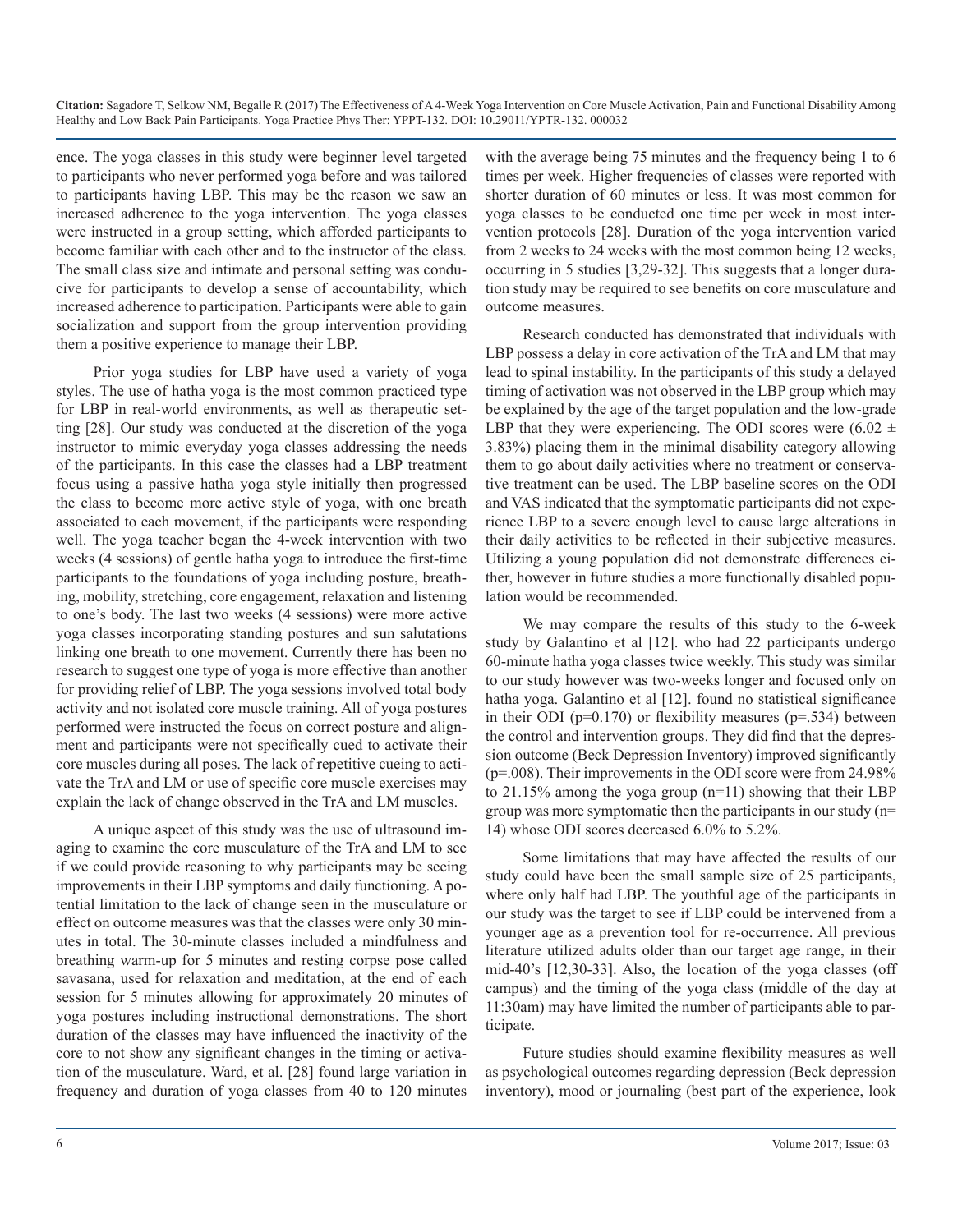forward to most about yoga, difficult thing to be involved with the group, impact of the instructor) to provide a more comprehensive examination of the effects of yoga. The intervention should be of longer duration and the follow-up periods should be extended to see the long-term effects if LBP returned or was prevented among the affected participants. The outcome measures for future studies should examine all dimensions of health surrounding LBP addressing the mind, body and spirit that is affected by LBP.

## **Conclusion**

This controlled laboratory study, despite its limitations, demonstrated promising results for a 4-week yoga intervention for individuals with LBP. It provides potential for long-term effects [on core musculature to be examined alongside LBP outcomes to](https://www.ncbi.nlm.nih.gov/pubmed/23012344)  prevent recurrence if timing and activation can be improved. Future studies should examine all dimensions of human wellness, [including mind, body and spirit. Group exercise has demonstrated](https://www.ncbi.nlm.nih.gov/pubmed/23300142)  success through a strong adherence when all individuals were beginners to yoga, and the classes were targeted for younger individ[uals with LBP. The improvements in the report of subjective pain](https://www.ncbi.nlm.nih.gov/pmc/articles/PMC3652191/)  should support more studies to examine the objective reasons for yoga effectiveness, and be included as a complimentary method to [traditional exercise or physical therapy treatment.](https://www.ncbi.nlm.nih.gov/pubmed/24731894) 

## **References**

- 1. [Posadzki P, Ernst E \(2011\) Yoga for low back pain: a systematic review](https://www.ncbi.nlm.nih.gov/pubmed/21590293)  [of randomized clinical trials. Clin Rheumatol 30: 1257-1262](https://www.ncbi.nlm.nih.gov/pubmed/21590293).
- 2. [Cramer H, Lauche R, Haller H, Dobos G \(2013\) A systematic review](https://www.ncbi.nlm.nih.gov/pubmed/23246998)  [and meta-analysis of yoga for low back pain. Clin J Pain 29: 450-460](https://www.ncbi.nlm.nih.gov/pubmed/23246998)[.](https://www.ncbi.nlm.nih.gov/pubmed/24266676)
- 3. [Stein KM, Weinberg J, Sherman KJ, Lemaster CM, Saper R \(2014\)](https://www.ncbi.nlm.nih.gov/pubmed/25401042)  [Participant Characteristics Associated with Symptomatic Improvement](https://www.ncbi.nlm.nih.gov/pubmed/25401042) [from Yoga for Chronic Low Back Pain. J Yoga Phys Ther 4: 151.](https://www.ncbi.nlm.nih.gov/pubmed/25401042)
- 4. [Lee M, Moon W, Kim J \(2014\) Effect of yoga on pain, brain-derived neu](https://www.ncbi.nlm.nih.gov/pubmed/25120574)[rotrophic factor, and serotonin in premenopausal women with chronic](https://www.ncbi.nlm.nih.gov/pubmed/25120574)  [low back pain. Evid Based Complement Alternat Med: 203173](https://www.ncbi.nlm.nih.gov/pubmed/25120574).
- 5. [Aboagye E, Karlsson ML, Hagberg J, Jensen I \(2015\) Cost-effective](https://www.ncbi.nlm.nih.gov/pubmed/25403347)[ness of early interventions for non-specific low back pain: a random](https://www.ncbi.nlm.nih.gov/pubmed/25403347)[ized controlled study investigating medical yoga, exercise therapy and](https://www.ncbi.nlm.nih.gov/pubmed/25403347)  [self-care advice. J Rehabil Med 47: 167-173.](https://www.ncbi.nlm.nih.gov/pubmed/25403347)
- 6. [França FR, Burke TN, Hanada ES, Marques AP \(2010\) Segmental](https://www.ncbi.nlm.nih.gov/pmc/articles/PMC2972594/)  [stabilization and muscular strengthening in chronic low back pain: a](https://www.ncbi.nlm.nih.gov/pmc/articles/PMC2972594/)  [comparative study. Clinics \(Sao Paulo\) 65: 1013-1017.](https://www.ncbi.nlm.nih.gov/pmc/articles/PMC2972594/)
- 7. [Chang WD, Lin HY, Lai PT \(2015\) Core strength training for patients](https://www.ncbi.nlm.nih.gov/pubmed/25931693)  [with chronic low back pain. J Phys Ther Sci 27: 619-622](https://www.ncbi.nlm.nih.gov/pubmed/25931693).
- 8. [Teyhen DS, Rieger JL, Westrick RB, Miller AC, Molloy JM, et al. \(2008\)](https://www.ncbi.nlm.nih.gov/pubmed/18827329)  [Changes in deep abdominal muscle thickness during common trunk](https://www.ncbi.nlm.nih.gov/pubmed/18827329)[strengthening exercises using ultrasound imaging. J Orthop Sports](https://www.ncbi.nlm.nih.gov/pubmed/18827329)  [Phys Ther 38: 596-605](https://www.ncbi.nlm.nih.gov/pubmed/18827329).
- 9. [Cox H, Tilbrook H, Aplin J, Semlyen A, Torgerson D, et al. \(2010\) A](https://www.ncbi.nlm.nih.gov/pubmed/20920800) [randomised controlled trial of yoga for the treatment of chronic low](https://www.ncbi.nlm.nih.gov/pubmed/20920800) [back pain: results of a pilot study. Complement Ther Clin Pract 16:](https://www.ncbi.nlm.nih.gov/pubmed/20920800)  [187-193](https://www.ncbi.nlm.nih.gov/pubmed/20920800).
- 10. [Williams K, Abildso C, Steinberg L, Doyle E, Epstein B, et al. \(2009\)](https://www.ncbi.nlm.nih.gov/pubmed/19701112)  [Evaluation of the effectiveness and efficacy of Iyengar yoga therapy](https://www.ncbi.nlm.nih.gov/pubmed/19701112)  [on chronic low back pain. Spine \(Phila Pa 1976\) 34: 2066-2076.](https://www.ncbi.nlm.nih.gov/pubmed/19701112)
- 11. [Galantino ML, Bzdewka TM, Eissler-Russo JL, Holbrook ML, Mogck](https://www.ncbi.nlm.nih.gov/pubmed/15055095) [EP, et al. \(2004\) The impact of modified Hatha yoga on chronic low](https://www.ncbi.nlm.nih.gov/pubmed/15055095)  [back pain: a pilot study. Altern Ther Health Med 10: 56-59](https://www.ncbi.nlm.nih.gov/pubmed/15055095).
- 12. [Williams KA, Petronis J, Smith D, Goodrich D, Wu J, et al. \(2005\)](https://www.ncbi.nlm.nih.gov/pubmed/15836974) [Effect of Iyengar yoga therapy for chronic low back pain. Pain 115:](https://www.ncbi.nlm.nih.gov/pubmed/15836974)  [107-117.](https://www.ncbi.nlm.nih.gov/pubmed/15836974)
- 13. [Evans DD, Carter M, Panico R, Kimble L, Morlock JT, et al. \(2010\)](https://www.ncbi.nlm.nih.gov/pubmed/21093836)  [Characteristics and predictors of short-term outcomes in individuals](https://www.ncbi.nlm.nih.gov/pubmed/21093836)  [self-selecting yoga or physical therapy for treatment of chronic low](https://www.ncbi.nlm.nih.gov/pubmed/21093836)  [back pain. PM R 2: 1006-1015](https://www.ncbi.nlm.nih.gov/pubmed/21093836).
- 14. [Hartfiel N, Burton C, Rycroft-Malone J, Clarke G, Havenhand J, et al.](https://www.ncbi.nlm.nih.gov/pubmed/23012344)  (2012) Yoga for reducing perceived stress and back pain at work. Oc[cup Med \(Lond\) 62: 606-612.](https://www.ncbi.nlm.nih.gov/pubmed/23012344)
- 15. [Ward L, Stebbings S, Cherkin D, Baxter GD \(2013\) Yoga for functional](https://www.ncbi.nlm.nih.gov/pubmed/23300142)  ability, pain and psychosocial outcomes in musculoskeletal conditions: a [systematic review and meta-analysis. Musculoskeletal Care 11: 203-217.](https://www.ncbi.nlm.nih.gov/pubmed/23300142)
- 16. [Sherman KJ, Wellman RD, Cook AJ, Cherkin DC, Ceballos RM \(2013\)](https://www.ncbi.nlm.nih.gov/pmc/articles/PMC3652191/) Mediators of yoga and stretching for chronic low back pain. Evid Based [Complement Alternat Med: 130818.](https://www.ncbi.nlm.nih.gov/pmc/articles/PMC3652191/)
- 17. [Ni M, Mooney K, Harriell K, Balachandran A, Signorile J \(2014\) Core](https://www.ncbi.nlm.nih.gov/pubmed/24731894)  muscle function during specific yoga poses. Complement Ther Med [22: 235-243.](https://www.ncbi.nlm.nih.gov/pubmed/24731894)
- 18. [Crossley KM, Bennell KL, Cowan SM, Green S \(2004\) Analysis of out](https://www.ncbi.nlm.nih.gov/pubmed/15129407)[come measures for persons with patellofemoral pain: which are reli](https://www.ncbi.nlm.nih.gov/pubmed/15129407)[able and valid? Arch Phys Med Rehabil 85: 815-822](https://www.ncbi.nlm.nih.gov/pubmed/15129407).
- 19. [Fairbank JC \(2014\) Oswestry disability index. J Neurosurg Spine 20:](https://www.ncbi.nlm.nih.gov/pubmed/24266676)  239-241.
- 20. [Vianin M \(2008\) Psychometric properties and clinical usefulness of the](https://www.ncbi.nlm.nih.gov/pmc/articles/PMC2697602/)  Oswestry Disability Index. J Chiropr Med 7: 161-163.
- 21. [Teyhen D, Koppenhaver S \(2011\) Rehabilitative ultrasound imaging. J](http://www.jospt.org/doi/pdf/10.2519/jospt.2007.2350?code=jospt-site)  Physiother 57: 196.
- 22. [Himes ME, Selkow NM, Gore MA, Hart JM, Saliba SA \(2012\) Trans](https://www.ncbi.nlm.nih.gov/pubmed/22207256)[versus abdominis activation during a side-bridge exercise progression](https://www.ncbi.nlm.nih.gov/pubmed/22207256)  [is similar in people with recurrent low back pain and healthy controls.](https://www.ncbi.nlm.nih.gov/pubmed/22207256) [J Strength Cond Res. 26: 3106-3112.](https://www.ncbi.nlm.nih.gov/pubmed/22207256)
- 23. [Davidson M, Keating JL \(2002\) A comparison of five low back disability](https://www.ncbi.nlm.nih.gov/pubmed/11784274)  [questionnaires: reliability and responsiveness. Phys Ther 82: 8-24](https://www.ncbi.nlm.nih.gov/pubmed/11784274).
- 24. [Fairbank JC, Couper J, Davies JB, O'Brien JP \(1980\) The Oswestry](https://www.ncbi.nlm.nih.gov/pubmed/6450426)  [low back pain disability questionnaire. Physiotherapy 66: 271-273.](https://www.ncbi.nlm.nih.gov/pubmed/6450426)
- 25. [Nuzzo JL, Barry BK, Gandevia SC, Taylor JL \(2016\) Acute Strength](https://www.ncbi.nlm.nih.gov/pubmed/26258855)  [Training Increases Responses to Stimulation of Corticospinal Axons.](https://www.ncbi.nlm.nih.gov/pubmed/26258855)  [Med Sci Sports Exerc 48: 139-150.](https://www.ncbi.nlm.nih.gov/pubmed/26258855)
- 26. [Kidgell DJ, Stokes MA, Castricum TJ, Pearce AJ \(2010\) Neurophysi](https://www.ncbi.nlm.nih.gov/pubmed/20881507)[ological responses after short-term strength training of the biceps](https://www.ncbi.nlm.nih.gov/pubmed/20881507)  [brachii muscle. J Strength Cond Res 24: 3123-3132.](https://www.ncbi.nlm.nih.gov/pubmed/20881507)
- 27. [Slade SC, Patel S, Underwood M, Keating JL \(2014\) What are pa](https://www.ncbi.nlm.nih.gov/pubmed/24300225)[tient beliefs and perceptions about exercise for nonspecific chronic](https://www.ncbi.nlm.nih.gov/pubmed/24300225)  [low back pain? A systematic review of qualitative studies. Clin J Pain](https://www.ncbi.nlm.nih.gov/pubmed/24300225)  [30: 995-1005.](https://www.ncbi.nlm.nih.gov/pubmed/24300225)